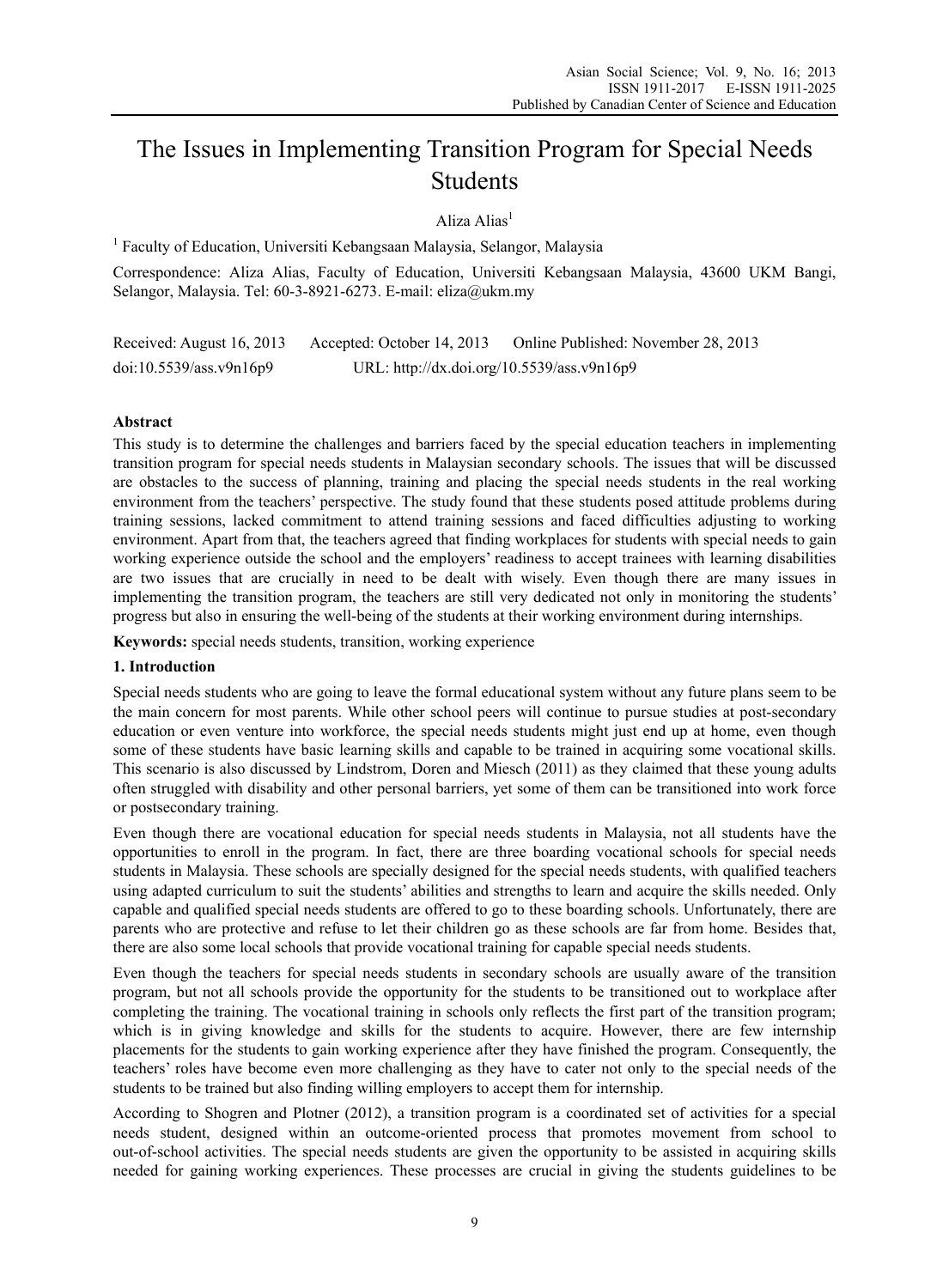successful in transition from school to real life after finishing their schooling years (Etscheidt, 2006). The coordinated activities must be based on the students' needs, preferences and interests. The teachers should also identify specific areas of strengths and needs; develop instructional objectives and curricular materials; and design effective intervention efforts to increase appropriate behaviour and coping mechanism that are crucial in working environment (Carter, Lane, Pierson & Glaeser 2006). Therefore, the activities in the transition program should cover functional academics, daily living skills, community experiences and functional vocational evaluation. The training of the skills needed, should be adaptable and suitable to the students' abilities and special needs (Leconte, 2006). The learning process and training for the special needs students should be based on the aim, vision and interest of the students.

Therefore, the implementation of transition programs should consider the students' abilities or potentials, interest and ability to complete the tasks given. However, finding suitable working placement for the students' internship could be a big challenge for the teachers. As McMillin & Shuey (2006) had stated, disabled person in working sector has still not fully accepted by employers as they were not confident that these disabled would performed accordingly. They were afraid that there would be some problems if they hire disabled worker in their premises. They were also concern about the negative perceptions of their customers.

In Malaysia, there are no transition services and support teams in secondary schools. Most of the responsibilities in transition programs are held by special education teachers involved in the program. Therefore, most of the teachers from special education program run the transition program on their own initiatives. The responsibilities such as to identify the students' strengths, suitable jobs, challenges and strategies, develop action plan, follow up, develop vocational skills and experience through internship such as interviews, negotiation and placement (Nietupski, Warth, Winslow, Johnson, Douglas, Johnson & Cilek 2006) were done by the teachers. Not only the teachers have to undertake various responsibilities in transition implementation but the parents also should take part in this program to help and support their children to succeed in the program especially during internships. Family supports and positive expectations are needed not only in preparing students for work placement, but also gaining work skills through school to-work transition (Lindstrom et al., 2011).

There are various factors that can impede the effectiveness of transition programs, but Lindstrom, Doren and Miesch (2011) found that working experiences, transition services and family supports and expectations, played critical roles in the success of transition from school to career development. The students must be given an opportunity to work during high school, in order to possess critical work skills and behaviour such as teamwork, responsibility and work ethics. The finding showed that the transition programs have improved the students' personal attributes - such as self-efficacy, motivation and coping skills. The study also found that the interns were highly motivated to work and basically developed general positive interaction in work places.

Therefore, the focus of transition programs should be on individual knowledge and skills, such as self-determination, self-advocacy and communication. The students need to know how to cope with the constant changes and demands of the work environment. Positive interactions with colleagues in the workplace can help establish valuable mentoring relationship and ultimately lead to career advancement (Lindstrom et al., 2011).

With positive effect of transition program on the students' personal attribute and working experiences, Yaeda and Jindal-Snape (2011) added that the students should be given opportunities to develop vocational skills at an early age as they are best learned in a real work setting. Moreover, both researchers believed that supported education, supported employment and life span development counselling are all good contributors for successful transition from school to work for students with disabilities. This is supported by Crudden (2012) who had listed the components for success in transition to employment which are early transition, problem solving skills, social skills, employment–related skills and, interest and communication skills.

# **2. Objective**

The objective of this study is to identify the issues faced by the special education teachers in implementing transition programs in secondary schools for special needs students from school to work.

# **3. Methodology**

This study is based on 4 teachers' experiences from different secondary schools, in implementing transition program at their respective schools. The teachers were interviewed and also asked to write a report on the transition program. Teacher A and Teacher B have been teaching special education class for more than 7 years while Teacher C and Teacher D have less than 5 years of teaching experiences. Teacher A and Teacher B were also involved in prevocational training program for special needs students in their schools. The special education program in Teacher A's school, has an entrepreneur project in making and selling burger during recess time.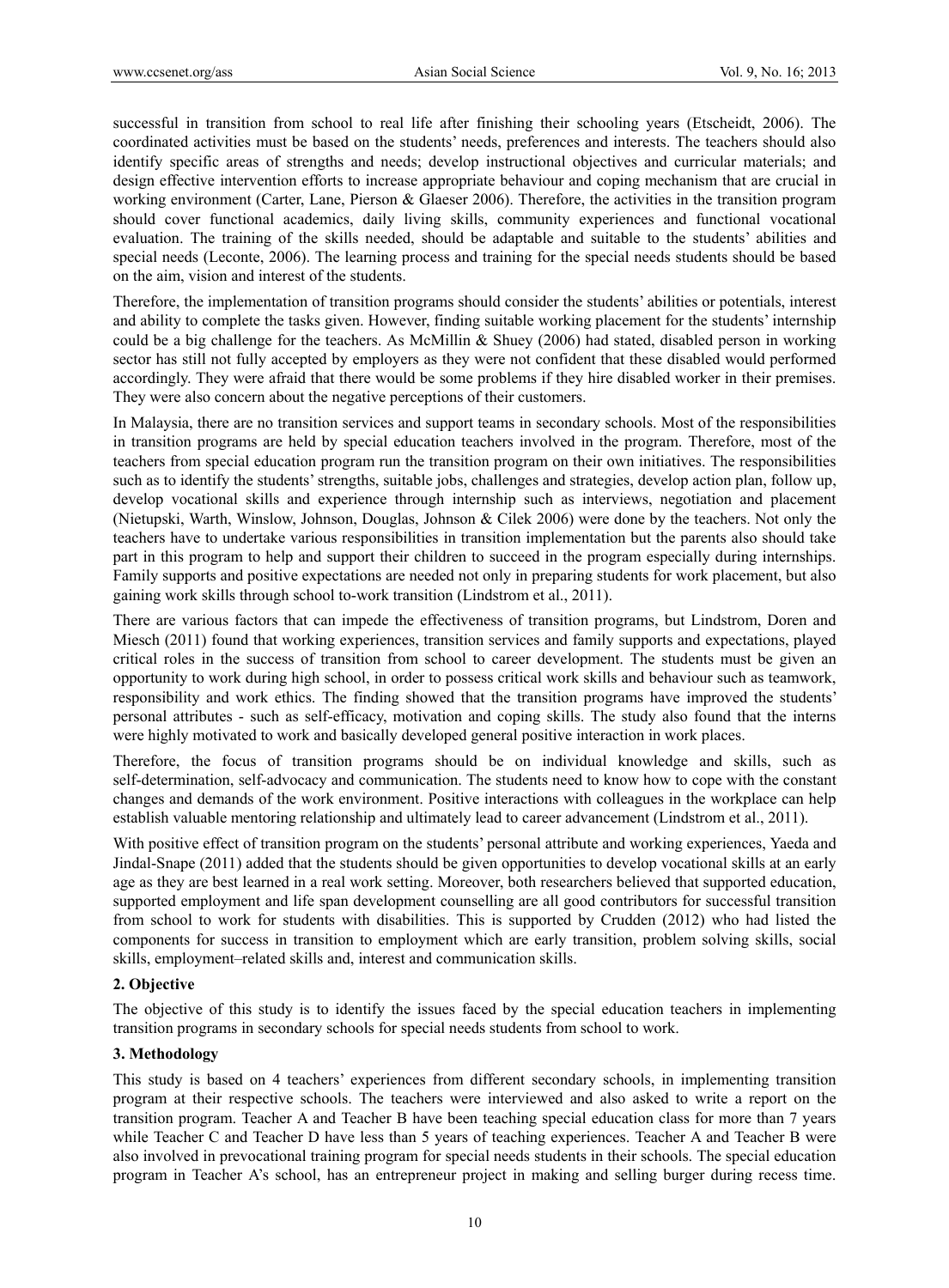While Teacher B was involved in sewing class for special needs students at her school. Since both programs only trained the students, therefore both Teacher A and Teacher B were asked to select a student each to be transitioned from school to working environment outside the school setting. The teachers have to find willing employers to take in the chosen students as their interns with the consent from the students' parents. The teachers also have to prepare the students emotionally and socially before they could be placed at the new working environment.

On the other hand, Teacher C and Teacher D were asked to identify and train a student each for the transition program, as their schools do not provide vocational program. Two students were selected based on their capabilities to function in real working situation. Students C was trained to make drinks and other related skills needed at an eatery stall while Student D was trained to acquire skills needed in a laundry shop. Before the training and placement of the internships, both teachers have to get the parents' permission and explain the aim of the transition program. The teachers also managed to get the permission from the school administration to train the students during class hours. The period of the training were varied for each student depending on the consent from the school administration and students' abilities to acquire the skills needed. At the end of the training, the students were sent to gain working experience at their respective working places.

## **4. Findings**

All the teachers involved in this study were very committed in giving their best to their students' success in gaining working experiences. All the teachers managed to find a place for the trained students to do their short internships. The 3 male students who were 17 years old, were placed at a burger stall (Student A), a tailor shop (Student B) and an eatery stall at a fishing pond (Student C). While the only 15 year-old female student (Student D) was accepted to work at a laundry shop. All the students can read and write with basic arithmetic skills.

From the interviews and the reports on the progress of the students involved, it is found that all the teachers faced with same issue that make it difficult for the success of transition from school setting to working environment.

#### *4.1 Training the Students*

In planning the transition program, the teachers need to consider the students' abilities, strength and interest. Therefore, the teachers had to identify students who are capable to be trained and could acquire the skills needed in a specific period of time. Identifying students to be a part of transition program was a difficult process. Basically the students were chosen based on their level of achievement in writing, reading and arithmetic. However, their learning disabilities and inability to function socially might affect the transition process. Therefore, the students have to be carefully chosen to ensure that they were capable to function outside their comfort zone. They should also be able to adapt emotionally and socially to their respective working environments.

All the teachers agreed that training the students is a challenge, as some of the students' attitudes could affect the students' survival during their internship. Attitudes such as easily get bored, difficult to focus on the task given and sometimes do not really understand the instructions given, have to be attended by the teachers wisely or the students might quit the program or discontinue the program. So, apart from training the students the skills needed, the teachers also have to educate and prepare the students with ethics and rules in working environment, so they would be ready for the internships. All the male students were looking forward to work and earn some money. Whereas Student D was a little bit reluctant at first, but she gave in after much persuasion not only from the teacher but also from her family.

## *4.2 Internships and Employer's Readiness*

Another big challenge for the teachers was to find a place for the students to practice their skills and gain working experiences outside the school setting. This is the main challenge for the teachers in implementing transition program. The teachers had to approach several outlets or employers before finally they managed to secure a job for the students related to their skills. Almost all the employers approached, were reluctant to accept special needs person working at their premises. Fortunately, four employers agreed to take in the students and help them to gain working experiences. Even though, at first they had doubt about hiring these students to work at their premises, but after the teachers explained about the students' abilities and skills, the employers decided to give it a try. But before the students were accepted, they were interviewed and asked to demonstrate some of the skills needed.

Employers for Student A, B and C were very helpful and open minded after they were given a clear objective of the program. On the other hand, Employer D was very sceptical and reluctant to have Student D to work at her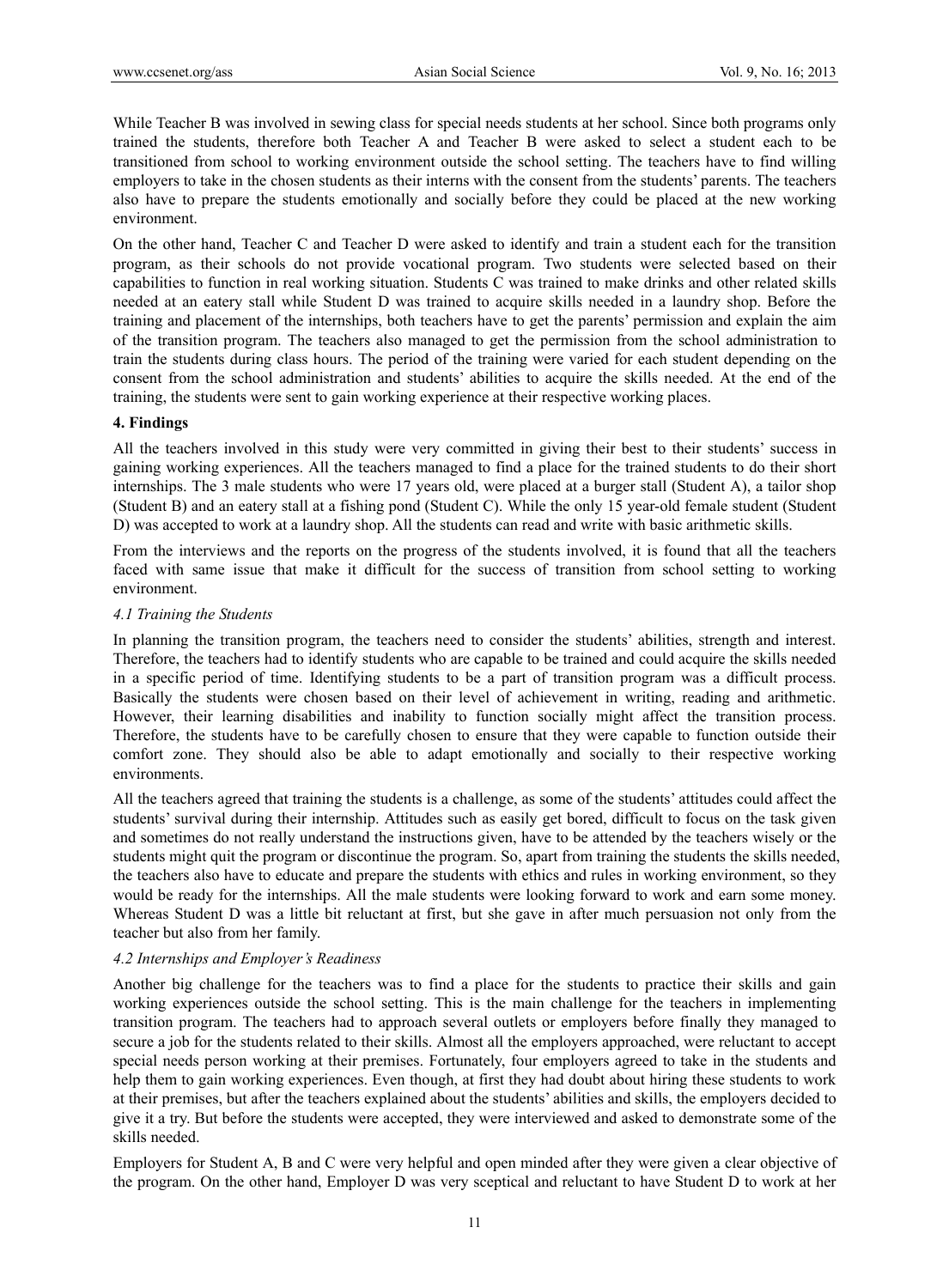laundry shop. She was afraid that her customers might be uncomfortable being attended by a learning disabled girl who was slightly physical handicapped. But Teacher D continuingly persuaded and assured that Student D was trained and capable to do the job. Finally with the support from her husband, the laundry lady gave in and accepted Student D with several conditions. It was a relief for Teacher D, even though Student D can only work for 4 weeks from 2-5 pm every Monday to Friday. At first, Teacher D was very frustrated with several rejections but her determination had won the trust of the Employer D's husband to secure a work place for her student's internship.

Similarly, Teacher B and C also experienced several rejections after they informed the future employers that the students have learning disabilities. Teacher C had approached and contacted 5 tailors and only two tailors were willing to take the student as an intern. She had problems in convincing the future employers about the student's abilities and skills in sewing. Some of the comments she got from 3 tailors near the student's home:

*...Can the student work.. not really confident..* 

*...I can take him, but I do not know how to teach him.. and I have no patient if he could not get it after being taught several times..* 

## *Can he use the sewing machine?*

Unfortunately the two tailors who were willing to take in Student C and teach him other sewing skills were far from the student's home.

Therefore, it was a frustrating experience for the teachers in finding willing employers to accept special needs trainees to do internship at their premises even for a short period of time. It is definitely a huge barrier to the success of transition program especially getting a job that is located near the students' home so that it is easy for them to commute to their work places.

## *4.3 Adjustment to Working Environment*

At first, all the students have problems in adjusting to the routine and climate of their new working environment. The students were facing difficulties to adapt to the working environments. All the teachers except Teacher B had to be at the premises for the whole first week during the internship to monitor the students' progress of adaptation into working environment. Teacher B was confident that Student B would be able to adapt to his working environment which was 130 km away from home. So, Teacher B had made arrangement for Student B's accommodation throughout the internship. After Teacher B was satisfied that student's B well-being had been attended to, she left 3 days later. But she kept in touch with Student B and called regularly the employer to check on the student's progress throughout the internship.

Meanwhile, Student A and Student C have problems in understanding instructions and customers' orders. So the teachers had explained to the employers that the students have problems getting the order correctly if there were many customers at one time. After a while, the students were adjusting smoothly throughout their internships. All the three male students were paid during their internships and they were offered to continue working after their internships ended.

Whereas, student D was given a small token of appreciation after she finished her internship even though in the beginning she couldn't work independently. Employer D commented that Student D had attitude issue that need to be resolved in order to survive in working environment. The student also need more time to be efficient in completing the tasks given. As Student D was 15 years old, she still has plenty of time to improve her attitude problems. Some of the attitudes pointed out by Employer D:

- *…impatient in completing task given*
- *…sulking when I point out she was not folding correctly*
- *…repeating the same mistake…*

Surprisingly, after 2 weeks the employer decided to trust Student D to attend customers at the counter, receiving dirty laundry and checking out clean laundry without any supervision. Feedbacks from the customers were very positive as they were impressed to see a special needs girl working at the laundry shop. Consequently, given sufficient time, all the students were able to adapt to their respective working environment and enjoy working throughout the internships.

#### **5. Discussions**

This study offered perspectives into transition process for special needs students who were successfully gained working experiences outside their learning environments. The process of identifying the students was based on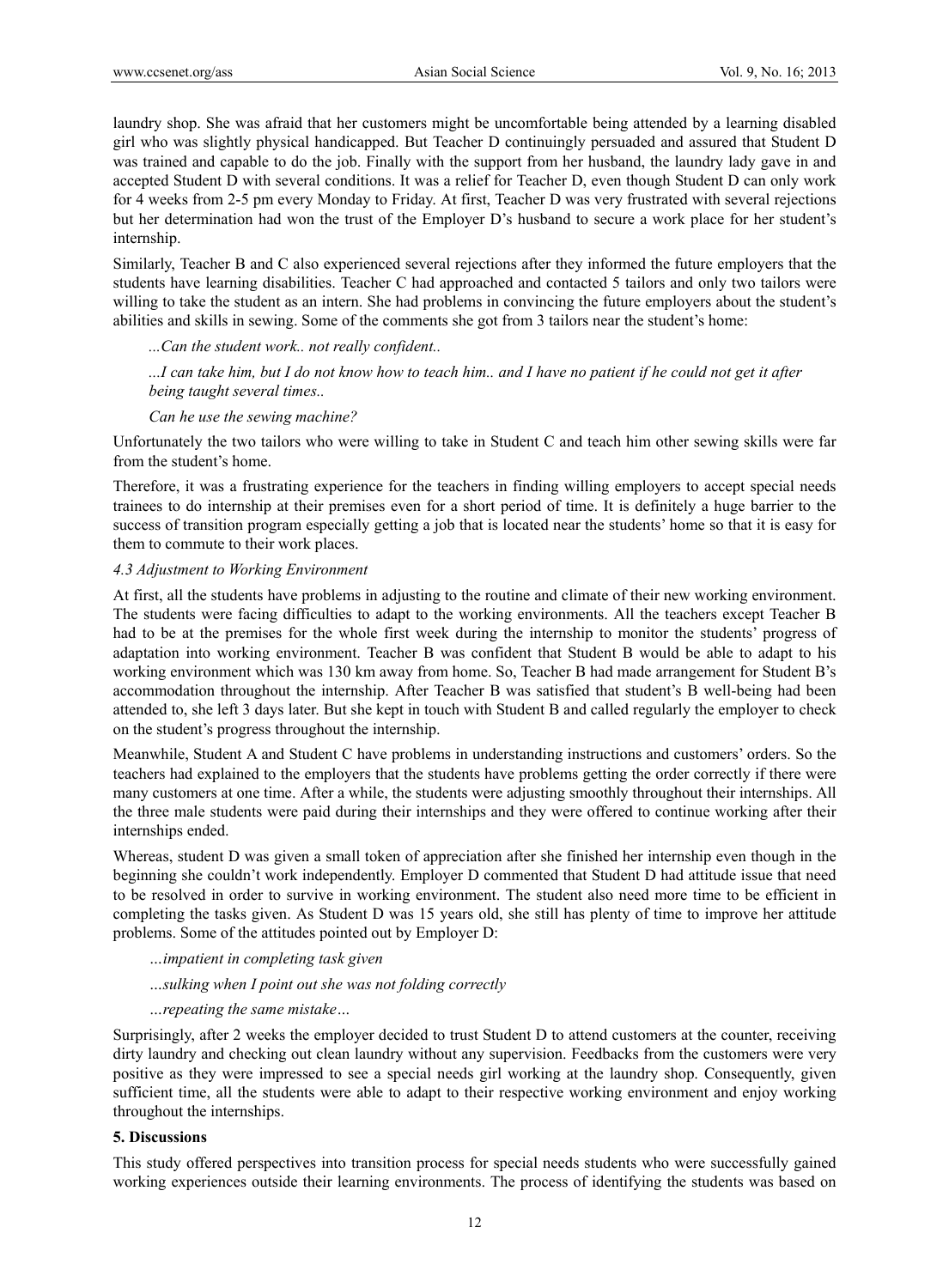interest and capabilities to be trained for the transition program as suggested by Leconte (2006). The teachers also considered the possibilities of the students to function emotionally and socially during the school-to-work transition. All three male students were employed and continued working with their respective employers, as the students had gained trust and respect from their employers. In addition, the only female student was highly motivated and she even wanted to continue working even though the term of internship had ended. This reflects the impact of the transition program as it has improved the students' self-confident. The program also has educated prospective employers that special needs students are able to function if they are given suitable training program and a chance to gain working experience in real workplaces as supported by findings from Lindstrom et al. (2011). The changes in the students' attitudes, especially increased confidence in social interactions has gained the parents' assistance and supports in assuring the success of the transition process from school to workplace. Furthermore, the parents were relief and grateful that their children were capable to work and earn some money if they were trained for the job.

Moreover, the success of the transition program would also rely on the support from the school administration. The schools should support the program by providing the necessary tools, materials and also a place for the training session. However, the most challenging issue the teachers have to deal with is to find a place for their students' internships in order to gain working experiences; as working experiences will expose the students and prepare them for the real working world, and give them more opportunities to be employed (Lindstrom et al., 2011). The teachers have showed undivided commitments to train the students and find suitable working environment even though they were rejected several times. The teachers believed that working experiences were the key element of the success transition from school to workforce after the students acquired not only the vocational skills but also social and emotional skills to function in the working environment. Furthermore, the teachers were grateful and appreciated the parents' supports in believing in their children's capabilities to function in workforce and the employers' readiness to accept and help the trained special needs students to gain working experiences.

## **6. Conclusion**

The commitment of special education teachers in implementing the transition program from school to working environment is the real element of this program's success. The teachers are very dedicated and diligently resolving the barriers faced and took it as challenges to improve the program. Their awareness of the needs for students with learning disabilities to be trained and exposed to the working experiences outside the school setting is crucial in the planning and implementation of the transition program; as they believed the program has helped the special needs students to gain working experiences that would be useful for the students in the working world after leaving school. Therefore, the teachers' determination to address the issue in implementing the transition program should be shared and supported not only from the school administration and parents but also from prospective and potential employers in training and preparing these special needs students to venture confidently and bravely into the working world.

#### **References**

- Brolin, D. E., & Lyod, R. J. (2004). *Career Development and transition services: A functional life skills approach* (4th ed.). USA: Pearson Prentice Hall.
- Carter, E. W., Lane, K. L., Pierson, M. R., & Glaeser, B. (2006). Self-determination skills and opportunities of transition-age youth with emotional disturbance and learning disabilities. *Exceptional Children, 72*(3), 333-346.
- Cruden, A. (2012). Transition to employment for students with visual impairments: Components for Success. *Journal of Visual Impairment & Blind, 106*(7), 389-399.
- Etscheidt, S. (2006). Issues in transition Planning: Legal Decisions. *Career Development for Exceptional Individual, 29*(1), 5-14.
- Leconte, P. J. (2006). The evolution of career, vocational and transition assessment: Implications for the summary of performance. *Career Development for Exceptional Individuals, 29*(2), 114-124. http://dx.doi.org/10.1177/08857288060290020301
- Lindstrom, L., Doren, B., & Miesch, J. (2011). Waging a living: Career development and long-term employment outcomes for young adults with disabilities. *Exceptional Children*, *77*(4), 423-434.
- Loyd, R. J., Cook, I. D., Opperman, C., & Thurman-Urbanic, M. (2004). Transition planning. In D. E. Brolin, & R. J. Lyod, (Eds.), *Career Development and transition services: A functional life skills approach.* (pp. 195-220). USA: Pearson Prentice Hall.